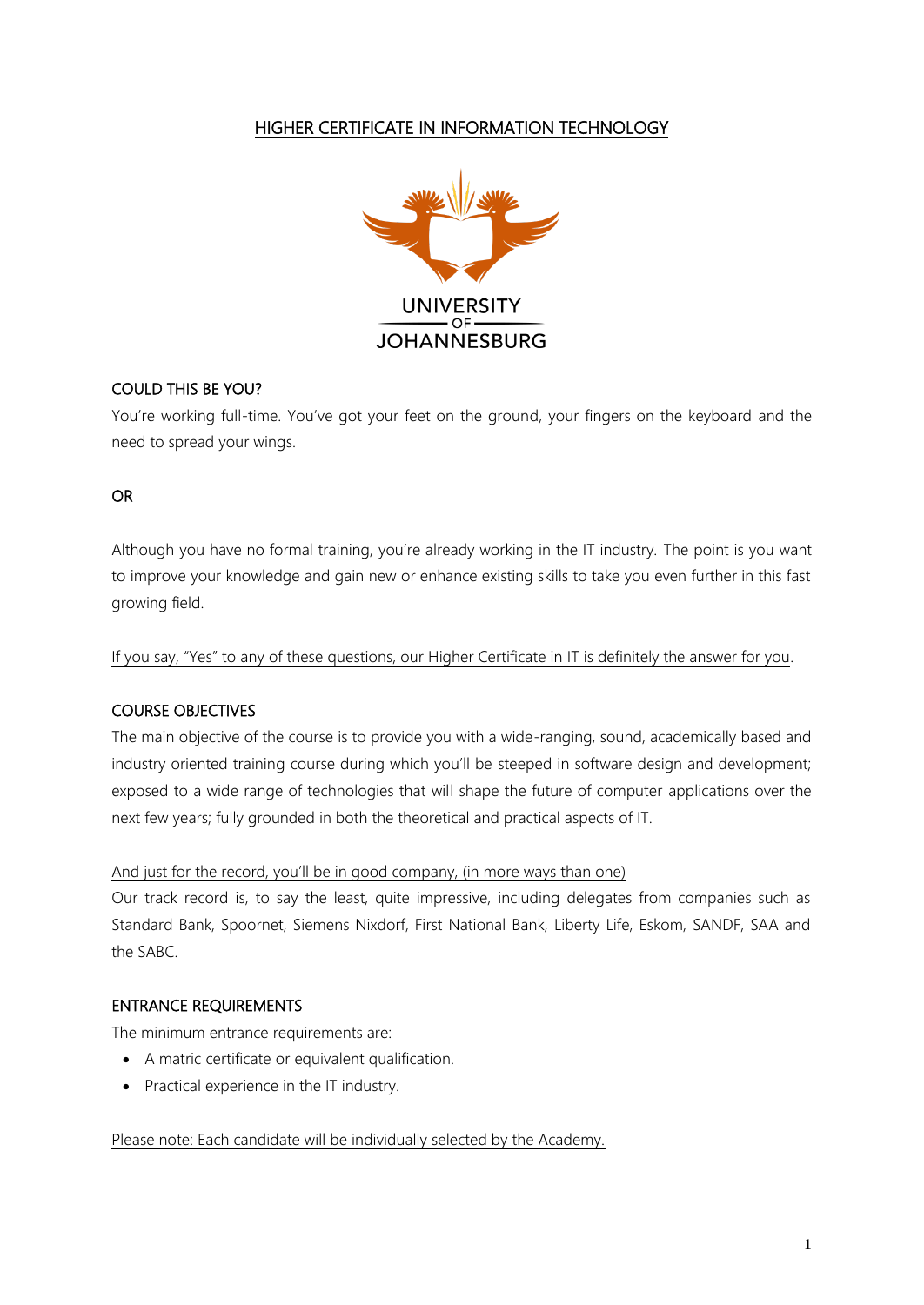## COURSE FORMAT

The course is offered part-time over 2 years, which consists of 10 modules, offered as:

Part-time block sessions of two weeks per module where you need to attend lectures from 18:00 to 21:00 daily in 8 block sessions over 2 weeks, spread over two years (6 Modules in 1<sup>st</sup> year and 4 in 2<sup>nd</sup> year).

### Please note:

The block sessions consist of lectures and practical classes presented on campus. To qualify for the certificate, all 10 modules must be completed successfully.

### THE MODULES

# MODULE 1: Introduction to Program Design and Programming, using the Visual Basic programming language

This module will cover:

- An introduction to important concepts by way of an in-depth case study. The design of each stage of the problem will be discussed at length, and the necessary constructs will be introduced by way of pseudo code.
- An introduction to a wide variety of design problems, which will be implemented using Visual Basic.
- Thorough groundwork which will equip you with practical, hands-on experience in program development.

In short; even experienced programmers would benefit from the well-structured and well-disciplined approach to programming offered by this module.

### MODULE 2: The use of Basic Data Structures, using the Visual Basic Programming Language

Module 2 includes the following:

- An expansion of the programming concept as discussed in module 1.
- The case study introduced during Module 1 will be used to illustrate concepts at an advanced level of design and implementation.
- Introduction to the concept of basic data structures, such as arrays and structures. (The implementation will be completed in Visual Basic)
- Functional discussion and illustration of advanced structures, such as stacks and queues, by means of practical design-oriented problems.

### Please note:

Modules 1 & 2 will focus mainly on the design of sound, correct and safe programs - covering data structures and procedures constituting the building blocks of good programming. Although the medium of instruction will be Visual Basic, other programming languages could easily be learnt once these modules have been completed.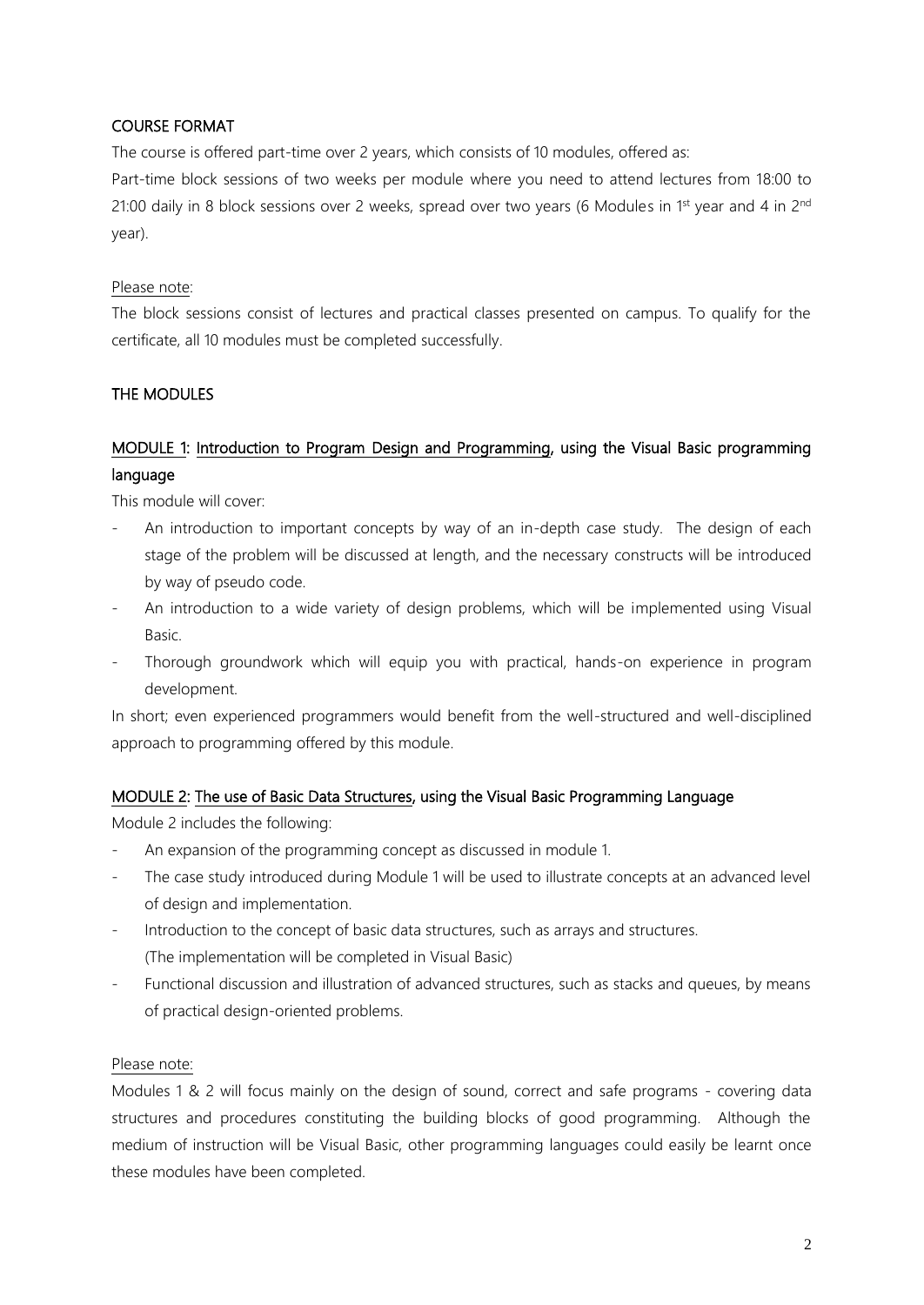### MODULE 3: Databases

This module will deal with:

- The selection, design and implementation of database systems.
- A strong focus on design.
- The entity-attribute relation (EAR) analysis.
- The object-oriented model.
- A detailed study of the client/server model for distributed processing.
- Practical work conducted in Microsoft Access.

### MODULE 4: Software Engineering

This module will entail:

- A state-of-the-art-overview of software development in general.
- Discussions of the functional information flow approach, as well as the object-oriented approach to software generation.
- Stimulation of critical thinking regarding the software generation process.
- A review of concepts such as life-cycle models and various methodologies.
- The foundation from which to launch several projects which will be completed in the course of modules 5 & 10.

### MODULE 5: Project Design

The main focus of this module will be the launch of a comprehensive design project, the topic which will be chosen in consultation with the Academy. Your work will be evaluated by way of project documentation, presentation and, possibly, a demonstration.

#### Please note:

- Module 5 is a prerequisite for Module 10.
- Attendance of regular progress meetings is compulsory.

### MODULE 6: Operating Systems

### Part 1

This section will be devoted to the architecture of computer systems, including:

- An overview of computer systems (CPU, peripherals, memory, control unit, arithmetic logic unit, buses, etc.)
- The main elements of processor design, using the Intel 80x86 processors as a basis.
- A brief overview of later developments such, as parallel, superscalar and RISC Processors.
- Discussion of the characteristics of primary and secondary as well as cache memory.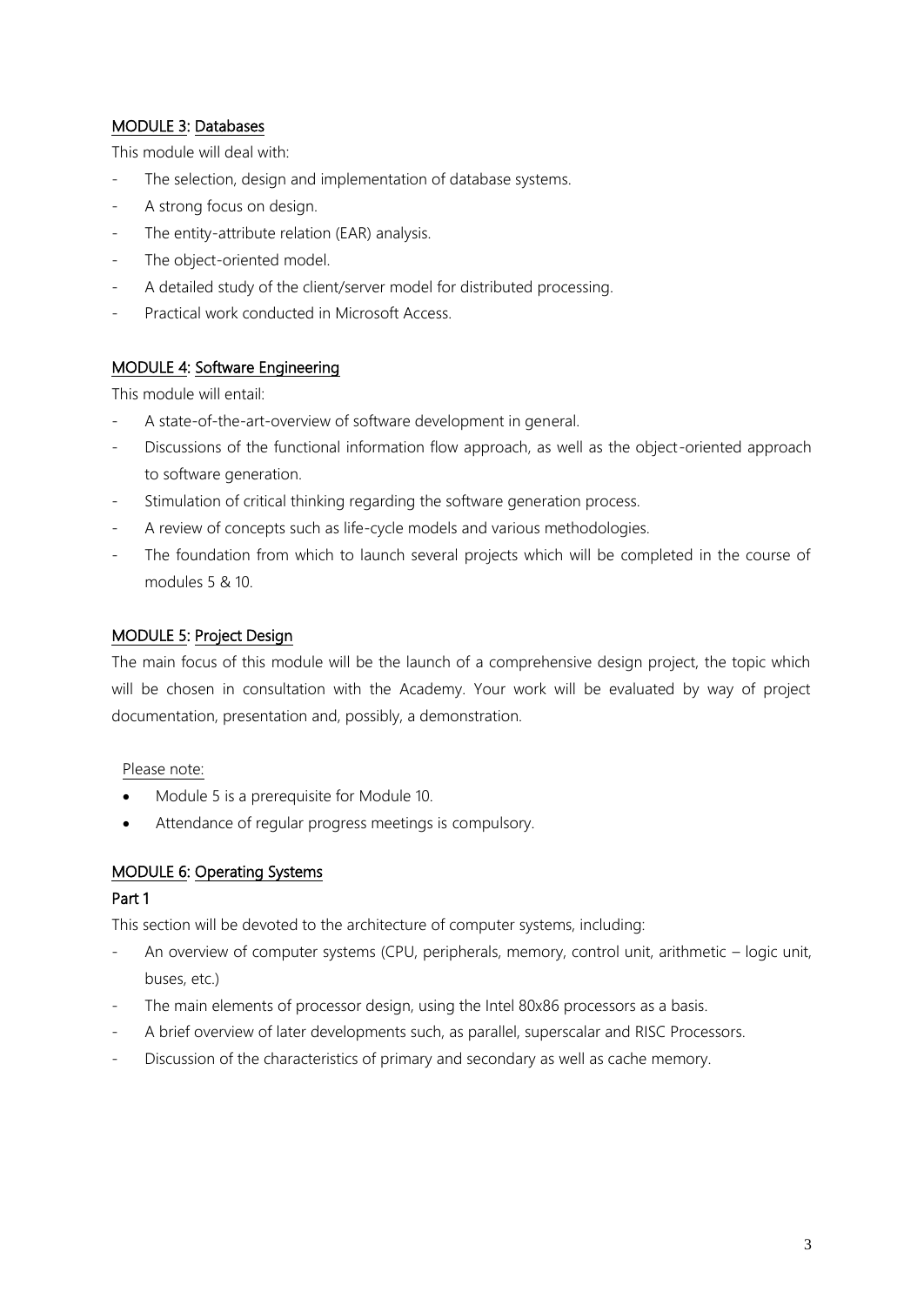## Part 2

This section will focus on:

- The role of operating systems in the creation of environments conducive to program execution.
- The role of an operating system in its capacity as manager of computer resources, such as CPU time, memory and secondary storage.
- Introduction to concepts such as user interfaces, file systems, multi-tasking, scheduling, protection, paging and virtual memory.
- A brief overview of commercial operating systems such as MS Windows and UNIX.

## MODULE 7: Information Security

There can be no doubt that Information Security as a discipline has become of age. Firstly, the profile of Information Security has risen immensely in the last few years, and secondly a sound theoretical basis for understanding Information Security has emerged.

Developments like the Internet, WWW-based banking systems, electronic commerce and the like, has catapulted Information Security from the technical environment right onto board room and executive management level.

A good, well balanced knowledge has become essential – not only to IT people, but also to all other players in the field. It has become dangerous to equate Information Security to, for eg, firewalls. The "Have firewall – are safe" syndrome is dangerous because it fosters "Information Security Complacency" amongst involved parties – especially senior management and board members. Information Security is pervasive throughout a company, and is not based on one or more tools.

Information Security has involved, and has established itself as a disciple in its own right - a discipline based on sound theoretical principles or services. If these principles of Authentication, Authorization, Confidentiality, Integrity and Non-repudiation are understood, the whole implementation and management of Information Security are simplified. Firewalls now become a mechanism to implement Authorization, encryption a mechanism to implement Confidentiality; Access control lists a mechanism to implement Authorization etc, etc.

These principles from the basis of internationally accepted Information Security Architectures. This course will introduce Information Security as a specific discipline.

### Please note:

Although the main objective of the course is not to turn laymen into Information Security fundis, it will provide an overview of all the relevant aspects of the field, and will create a greater general awareness of the subject.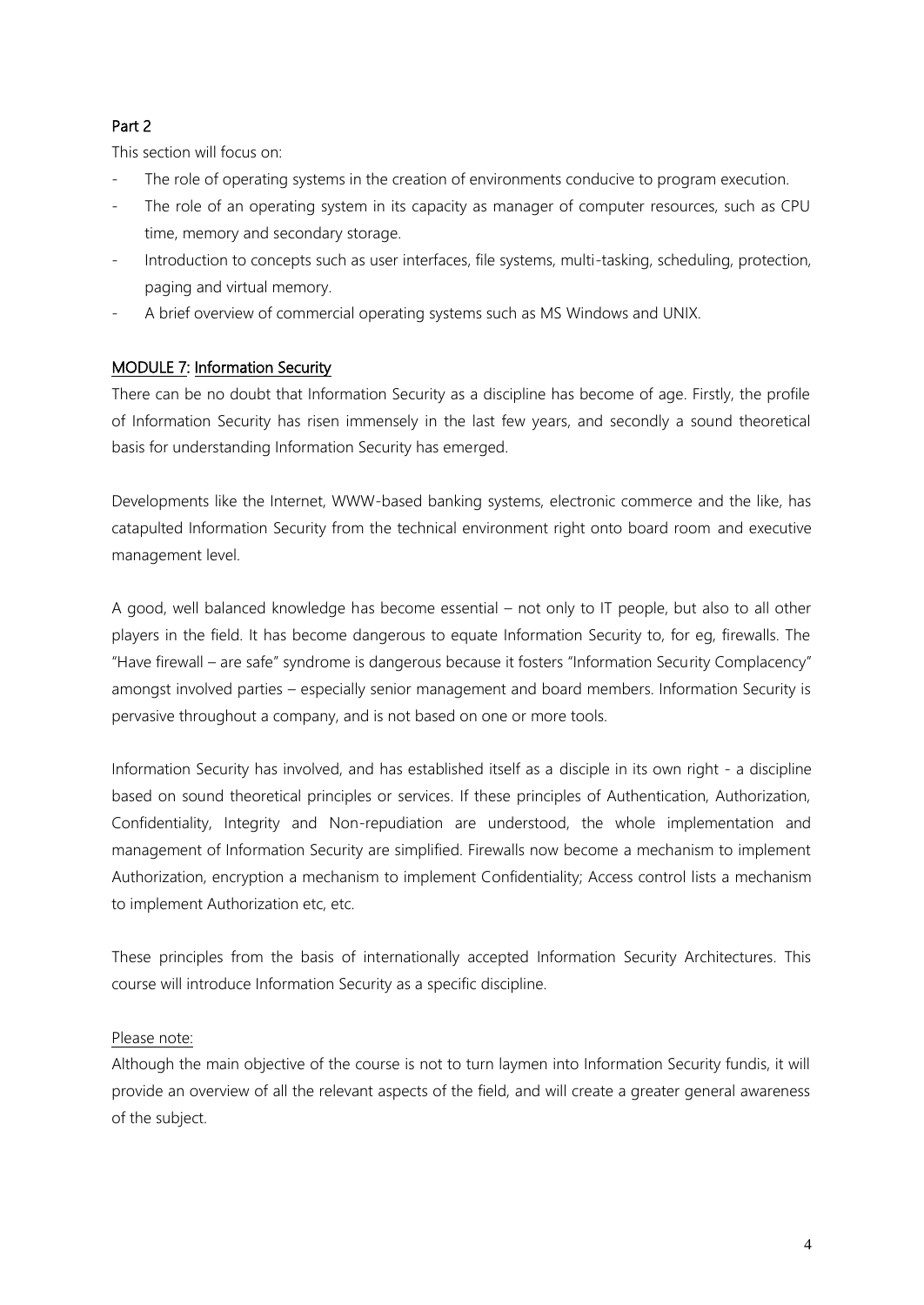### MODULE 8: Data Communication and Networks

This module will focus on:

- The principles underlying data communication across computer networks.
- The basic principles underlying WAN's, LAN's and the Internet.
- Introduction to the network world by way of the 7-layer OSI model, with special reference to specific aspects of the model, e.g.:
	- characteristics of the physical layer;
	- topologies and message routing;
	- packet switched networks;
	- data-linked protocols;
	- data transmission; and
	- error handling
- Network management aspects such as Information Security.
- Introduction to new developments, such as the ATM protocol for multimedia networks.
- The most important LAN architectures and protocols.
- Recent developments on the Internet.
- Specific reference to the TCP/IP protocol.

### MODULE 9: Project Management

#### The background:

Fortune Magazine rates IT project management as "Career Number 1" and the field has become a top career choice for many highly talented professionals. Today, IT project managers play a key role in launching new products and managing special projects. As project team leaders, project managers create strategies and orchestrate carefully designed action plans to complete projects successfully incorporating complex, dynamic requirements. Both the Gartner Group and Standish Group report that organisations worldwide are increasingly focusing on strengthening their IT management skills, especially IT project management skills.

### The course contents:

The main objective of this module is to expose you to the discipline of IT project management. To this end, it will entail:

- Introduction to IT Project Management
- The IT Project Management Context and Processes
- The 9 knowledge areas
	- IT Project Integration Management
	- IT Project Scope Management
	- IT Project Time Management
	- IT Project Cost Management
	- IT Project Quality Management
	- IT Project Human Resource Management